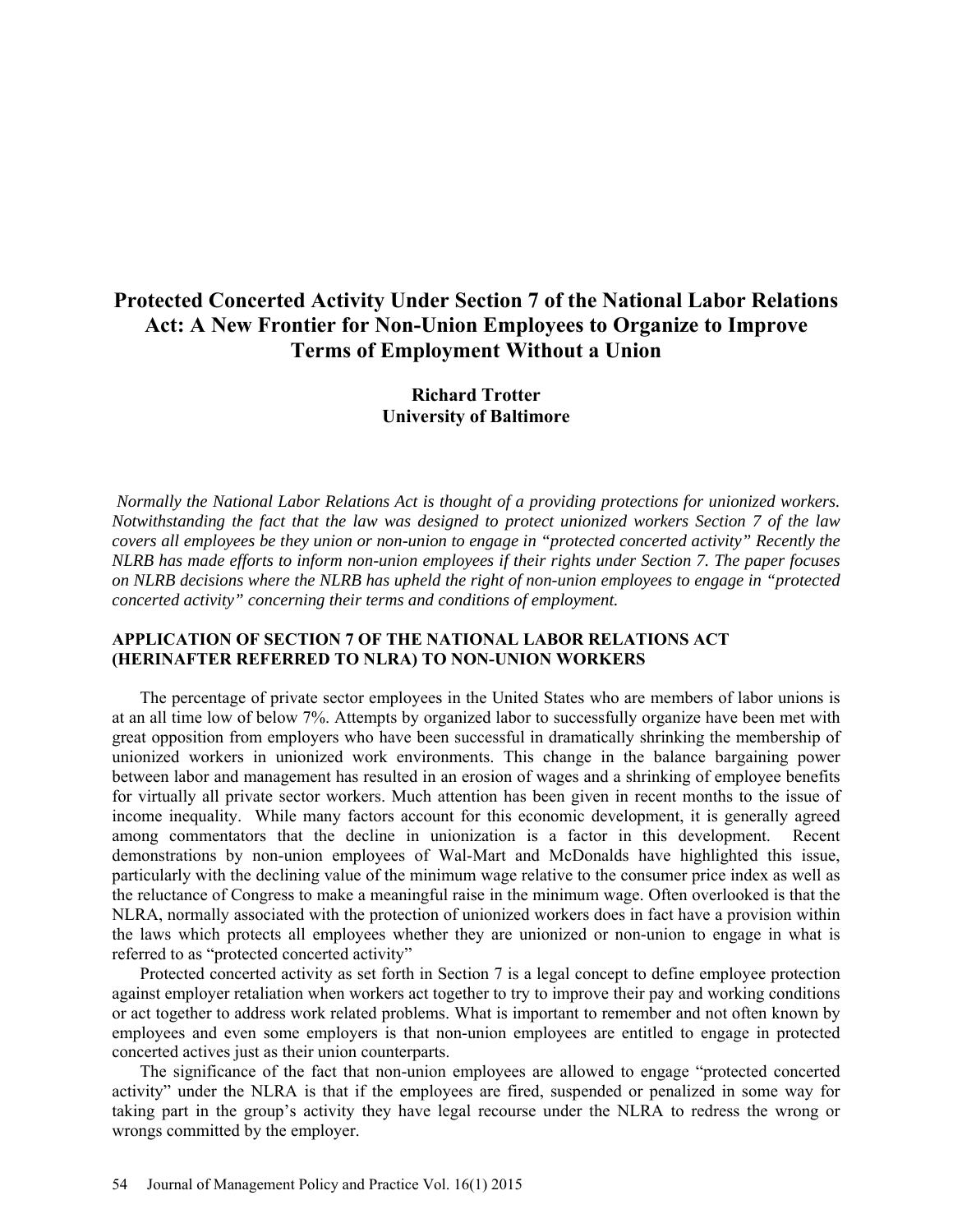The concept of "protected concerted activity" arises out of Section 7 of the NLRA. Specifically, Section 7 states

> Employees shall have the right to self-organization, to form, join or assist in labor organizations, to bargain collectively through representatives of their own choosing and to engage in other concerted activities for the purpose of collective bargaining or other mutual aid or protection.<sup>1</sup>

The concept of protected concerted activity usually applies whenever two or more employees act together to improve their terms and conditions of employment. While generally speaking concerted activity involves more than one employee there are situations where the concept of concerted activity has been applied to individual employees. An individual employee can be engaged in concerted protected activity if he/she is speaking individually on behalf of himself and one or more other coworkers concerning his complaints regarding terms and conditions of employment. An employee speaking only on his own behalf is not considered to have acted in protected concerted activity unless that employee represents a common concern.

It is important to remember that employees who engage in concerted activity can lose the protection of this law if the NLRB or the courts consider the conduct of the employees in some way as going beyond the acceptable form of protest.

If determining if an employee's conduct is protected concerted activity several questions need to be addressed (a) given the facts of the case is the concerted activity protected (b) has the employee's conduct resulted in their losing the laws' protection (c) has the manner in which the employees have acted such that the activity is concerted (d) does the activity of the employee or employees seek to benefit other employees in the work place.<sup>2</sup> These questions have been particularly relevant in the social media cases where the manner of the employees presentation of grievances on social media impacts the NLRB 's and the court's determination if the activity is "protected."3

Recently the NLRB has been more active in protecting the rights of "nonunion employees" in asserting their interest in improving their terms and conditions of employment. The NLRB has addressed the rights of nonunion employees to strike; the relationship between employment at will clauses and the rights of employees not to be discharged for protesting employment conditions; the right of employees to institute class action law suites notwithstanding the fact that they have signed as a condition of employment a mandatory arbitration agreement whereby they waived the right to bring a class action claim; the right of an employer to issue a work rule which prohibiting employees from discussing an ongoing internal investigation; the degree to which employees can be disciplined for posting common employee concerns on social media.<sup>4</sup>

#### **RIGHT TO STRIKE AS PROTECTED CONCERTED ACTIVITY**

Normally, one would assume that the right to strike or engage in a work stoppage is a right asserted by unionized employees and that the NLRB provides legal protection only for unionized employees and that if nonunion employment at-will employees refuse to work (strike) the employer can fire them for not showing up for work. Yet, the act of striking or engaging in a work stoppage to protest working conditions is a protected concerted activity under Section 7- whether the employees are union or nonunion.

In the California Gas case a group of truck drivers presented the company with a written description of their grievances, which included obtaining a wage increase and other benefits including improved maintenance of their trucks. When the company refused to address any of their grievances some of the drivers refused to work. Three days after the work stoppage, the company terminated the workers who struck. In meeting with the remaining employees who had not engaged in the work stoppage the supervisors told the remaining employees that the discharge of the nine drivers who struck was due to the working conditions demands made by them and the fact that they stopped work in an effort to advance their complaints.<sup>5</sup>

The Administrative Law Judge who heard the case held that "it is beyond question that the drivers were acting in concert and that their goal of obtaining a wage increase and other benefits including improved benefits constituted protected concerted activity. Clearly within the ambit of Section 7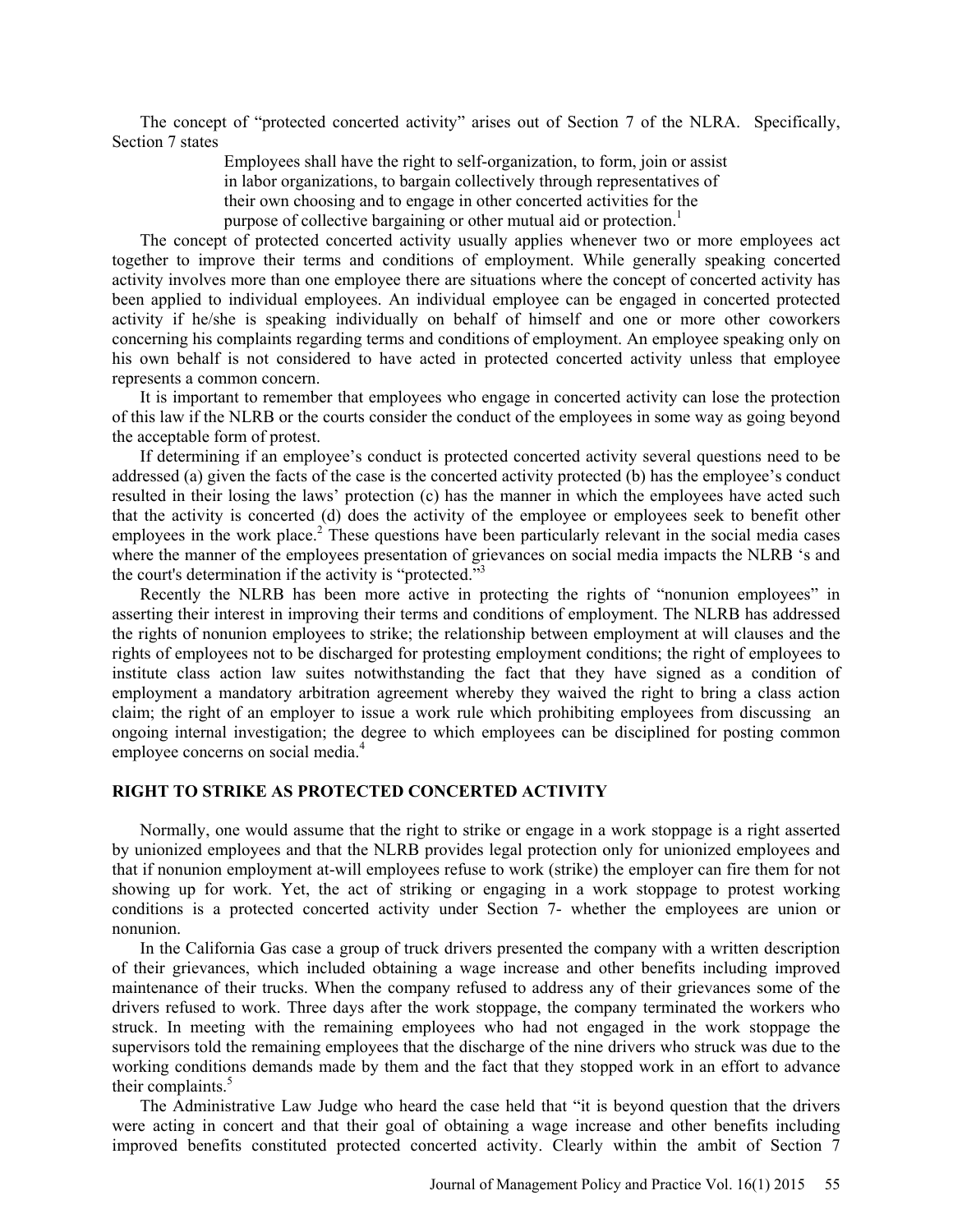concerted activity. Their spontaneous bonding together to strike was a reasonable action, which did not remove them from protected status."<sup>6</sup> The NLRB upheld the ALJ's decision.<sup>7</sup>

### **EMPLOYMENT-AT-WILL AND PROTECTED CONCERTED ACTIVITIES BY NON-UNION EMPLOYEES**

From the late 1950s to the late 1980s State Court decisions have been carving out exceptions to the doctrine of employment at will which states that an employer can fire an at will and employee for virtually any reason even if it's not for just cause providing the firing is not done in violation of Title VII protected class protection.<sup>8</sup> Thus private sector employers have enormous latitude in firing employees even if the firing is unjust. However, the courts over time (late 1950s -1980s) have carved out three exceptions to the doctrine (1) Public policy (employee cannot be fired because he refused to perjure himself in a trial when the employer fired him because he refused to perjure himself for the employer) (2) Good Faith and Fair Dealing (an employee was fired by an employer because the employer wanted to avoid paying a commission of \$100,000 of a \$1,000,000 sale by the employee) (3) Implied Contract activity from employee handbook (employee handbook held to be an implied contract).<sup>9</sup>

In order to ensure that employees would not claim, in particular, the "implied contract" exception to the employment-at-will doctrine employers added an expressed statement in the handbook that employees could not assert the handbook as an implied contract The concept of employment at-will comes in conflict with "protected concerted activity" because employees by engaging in "protected concerted actives" are in effect modifying or limiting the power of the employer to fire them at will. Normally if an employee does not like his/her working conditions and/or pay and refuses to work the employer can fire them atwill, but when several employees complain about work conditions or even go on strike, the relationship between employer and the employee changes from an at-will relationship to a "just cause" relationship typical of a unionized environment.

Several cases have been decided by the NLRB where the NLRB dealt with employment at will clauses in employee handbooks and their relationship to Section 7 "protected concerted activity." On October 31, 2012 the NLRB office of the General Counsel issued advice memorandums related to "atwill-employment" language in employee handbooks. The advice memorandums arose as a result of the NLRB case of American Red Cross Arizona Blood Services Region NLRB Case 28-CA-023443 decided on February 1, 2012.<sup>10</sup> In that case an employer had required employees to sign an agreement and acknowledgement of receipt of the employee handbook. In an effort to ensure that any protected concerted activity by employees could not be considered to modify the employment-at-will relationship the handbook agreement required the employees to agree to the following statement: "Further agree that their employment at will relationship cannot be amended, modified or altered in any way." The office of the General Counsel, in its decision found that the handbook's wording had a "chilling effect" on the exercise of Section 7 rights by the employees. $11$ 

Two other cases were also addressed in the General Counsel's Memorandum. In SWH compensation d/b/a Mimi's Café, the employment at-will language was set forth by the employer in the following terms

The relationship between you and Mimi's Café is referred to as

"employment-at will". This means that your employment can be

terminated at any time for any reason with or without notice, by you

or the company. No representative of the company has authority to enter

into any agreement contrary, to the foregoing employment-at-will

relationship.<sup>12</sup>

The NLRB's General Counsel did not find the language as violating employees Section 7 rights. Part of the General Counsel's reasoning that no violation of Section 7 rights had taken place was due to the fact that the language in the handbook was not promulgated in response to union or nonunion protected concerted activity.13

In the Rocha Transportation<sup>14</sup> case, language similar to that in the Mimi's Café case was also found not to "chill" employee exercise their Section 7 rights. Similar reasoning was applied in this case because the language in the handbook was not in response to union or nonunion concerted activity. The decisions in the two NLRB cases where the handbook language was not found to be "chilling" of Section 7 rights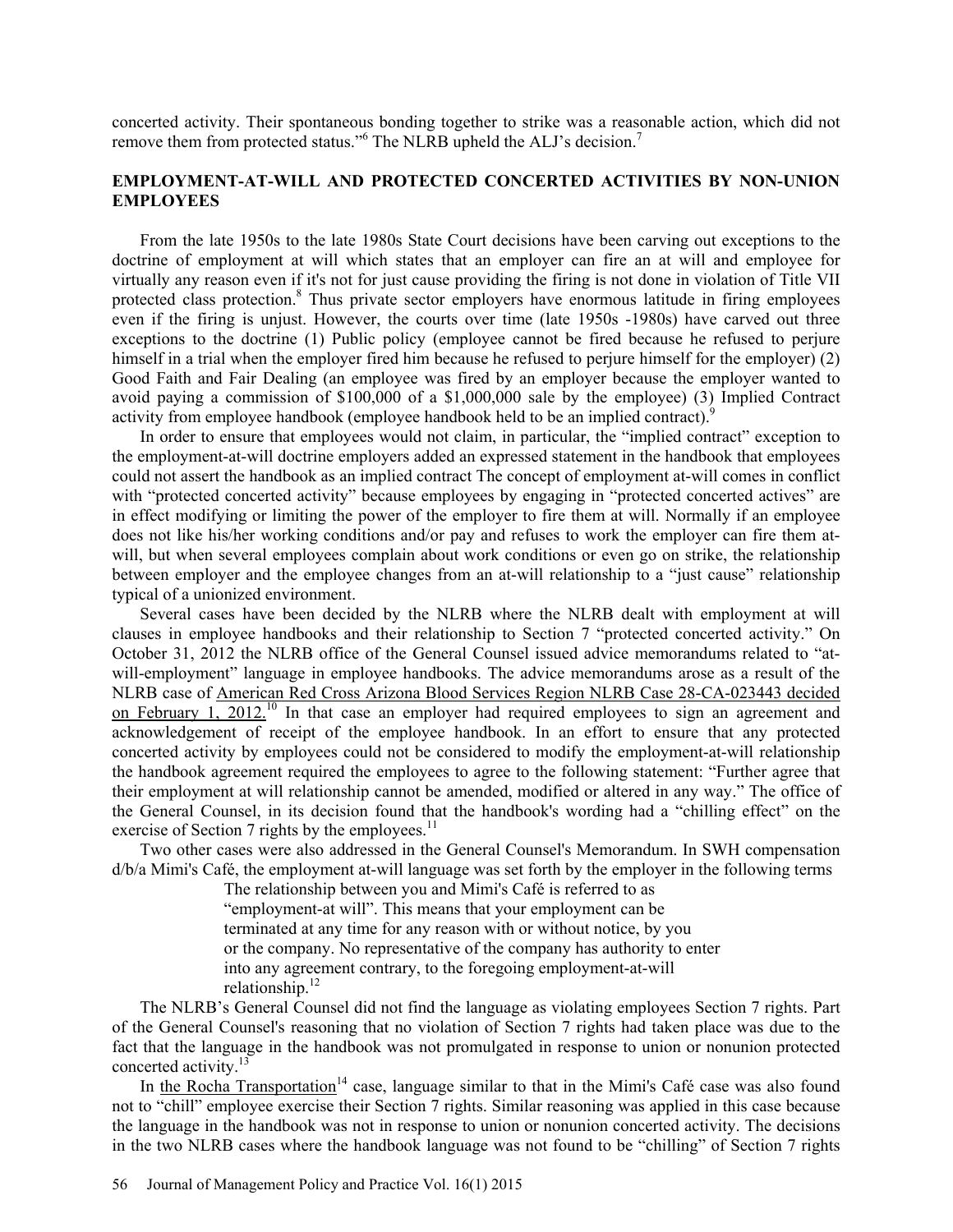raises the issue of the employer including such language as a way the prevent or pre-empt the exercise protected concerted activities.

#### **INTERNAL INVESTIGATIONS**

In Banner Health Systems  $358$  NLRB No.93 (July 30, 2012)<sup>15</sup> the NLRB concluded that an employer work rule asking employees subject to an internal investigation to refrain from discussing the matter while the employer concluded an investigation violated Section  $8(a(1)$  because "viewed in context" [the work rule] had a reasonable tendency to coerce employees, and so constituted an unlawful restraint of Section 7 rights. $16$ 

This case raises interesting issues because it is not unusual to prohibit persons involved in an ongoing investigation from discussing the matter because such discussions may prejudice the outcome of the investigation. The Administrative Law Judge concluded that the work rule was reasonable to preserve the integrity of the investigation.

The NLRB in reviewing the case took a more restrictive view on the employer work rule arguing "that work rules of the kind promulgated can only be justified if the investigation witnesses needed protection, evidence was in danger of being destroyed, technology was in danger of being destroyed or there was a need to prevent a cover-up  $v<sup>17</sup>$ 

#### **CLASS-ACTION WAIVERS**

In 2002 Supreme Court issued a landmark decision in the Circuit City case.<sup>18</sup> In that case the Supreme Court held that an employer, could as a condition of employment in a nonunion environment, require employees to sign a statement saying that in the case of a controversy with the employer concerning Title VII or other work-related issue the employees exclusive remedy would be through arbitration, thus in a Title VII discrimination claim an employee losing his/her (protected classes) claim in the arbitration proceeding would be not allowed to appeal through the Federal Courts as is mandated under Title VII. After the Circuit City case the Supreme Court decided another case (the Waffle House case)<sup>19</sup> allowing an exception to arbitration as the exclusive remedy available to employees who bring a class-action discrimination claims notwithstanding the fact that individual employees had signed the arbitration agreements waiving the right to bring a class action suite. This Waffle House case exception applies where the EEOC brings class actions suits on behalf of a group of employees.

Employers responding to the Supreme Court's decision in the Waffle House case in allowing class-action claims, put in their arbitration agreements with employees express language prohibiting employees from bringing class-action-suits in the Federal Courts.

In 2011 in AT&T Mobility LLC v. Conception the Supreme Court held that arbitration agreements prohibiting individuals from commencing or participating in class action suites are generally enforceable under the Federal Arbitration Act. Notwithstanding the Supreme Court's holding on this issue in the AT&T case the NLRB held in January 2012 in DR Horton Inc v. Cuda<sup>20</sup> that employers may not require their employees as a condition of employment to sign an agreement preventing them from filing classaction claims when such claims address wages, hours, or other working conditions it is clear that the language in the NLRB's decision is such that the NLRB regards employers class action waivers as essentially denying employees the right to engage in protected concerted activity under Section 7.

### **EMPLOYER SOCIAL MEDIA POLICIES AND EMPLOYEE EXERCISE OF SECTION 7 PROTECTED CONCERTED ACTIVITIES**

Social Media has transformed the way people communicate in the 21st century and people are not timid as to what and how they express themselves on social media. Recently company social media policies have come under the scrutiny of the NLRB. On January 24, 2012 the NLRB's Acting General Counsel issued a report warning that many provisions routinely included in corporate social media policies-such as blatant restrictions on the publication of confidential information and rules requiring a professional tone in online posts-may violate the NLRA by inappropriately restricting protected concerted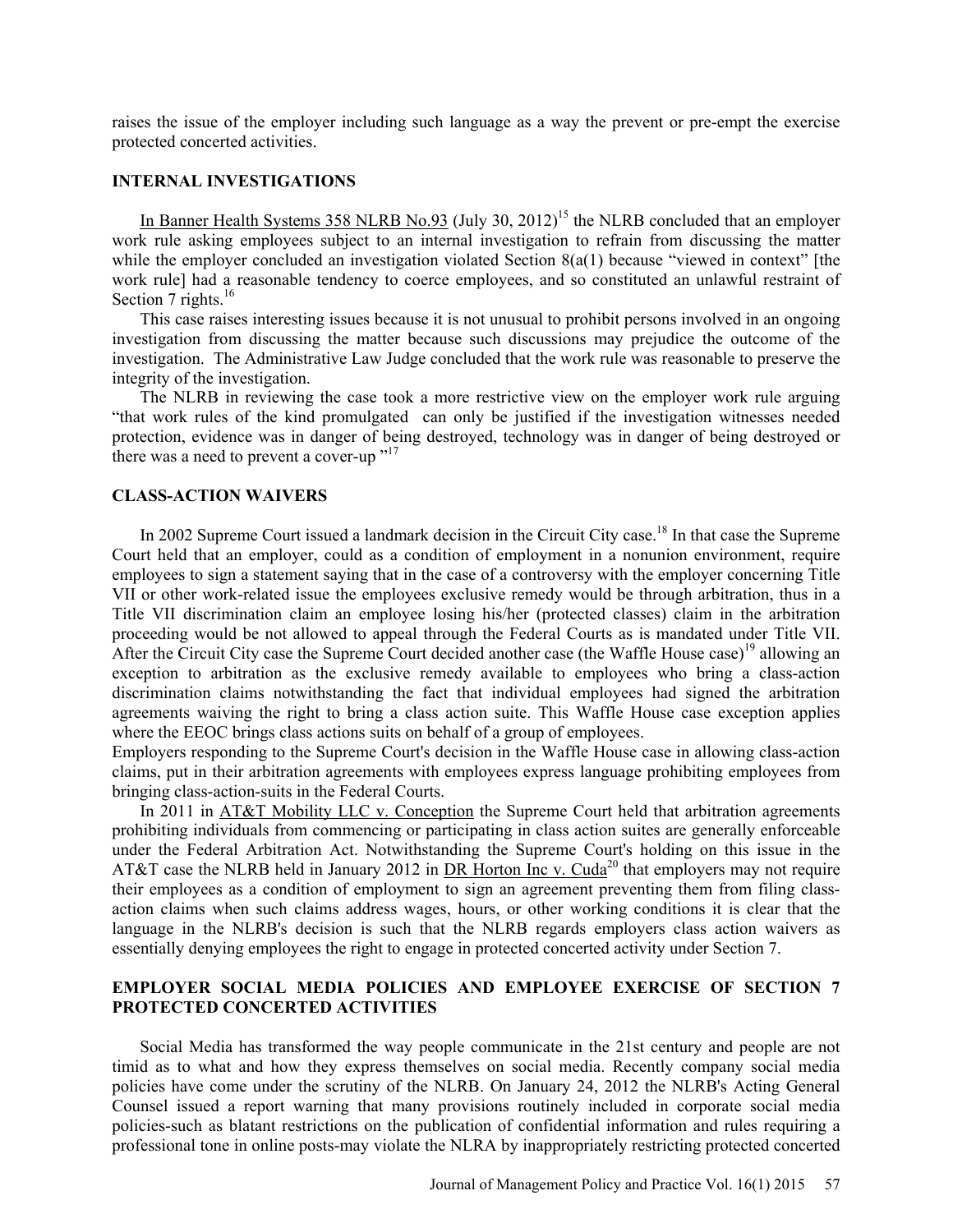activity rights.<sup>21</sup> The report of the General Counsel stated social media includes various online technology tools that enable people to communicate easily via the Internet to share information and resources. These tools can include text, audio, video, images, podcasts, and other multimedia communications.

The cases that have come before the NLRB on whether employees social media communications are within the ambit of protected concerted activity center on the following questions (a) Is the employer's policy on the restriction of social media communication overly broad (b) Did the employee by the manner in which they communicated their posts lose the protected status of the communication?<sup>22</sup>

 With respect to the first issue respecting the degree an overly broad employer policy has on "chilling" the exercise of Section 7 rights the NLRB has held that

> An employer violates Section  $8(a)(1)$  through the issuance of a work rule, if that rule " would reasonably tend to "chill" employees in the exercise of their Section 7 rights" Lafayette Park Hotel 326 NLRB 824, 825 (1998) *enfd.* 203 F.3d 52 (D.C. Cir. 1999. The Board uses a two-step inquiry to determine if a work rule would have such an effect. Lutheran Heritage Village-Livonia 343 NLRB 646, 647 (2004) First, a rule is clearly unlawful if it explicitly restricts Section 7 protected activities. If the rule does not explicitly restrict protected activities, it will only violate Section  $8(a)(1)$  upon showing that (1) employees would reasonably construe the language to prohibit Section 7 activity (2) the rule was promulgated in response to union activity or (3) the rule has been applied to restrict the exercise of Section 7 rights.<sup>23</sup>

In a case involving an employer that is a collections agency the employee was discharged for violating the employer's non-disparagement rule as well as for the employee comments made on Facebook. The NLRB addressing both issues held the "disparagement rule" was overly broad and the employee's comments on Facebook are a "protected concerted activity." The first question was decided by the board in the following terms: "The Board reasonably held that discipline reprisal punishment to an unlawfully overly broad rule violates the Act in those situations in which the employee violated the rule by (1) engaging in protected conduct or (2) engaging in conduct that otherwise indicates concerns underlying Section 7 of the Act" The Continental Insurance Inc. 357 NLRB 39 slip op at 4 (2011).<sup>24</sup>

However, the Board also stated that ["An employer will not be liable for discipline imposed pursuant to and overbroad rule if it can establish that the employees conduct actually interfered with the employees own work or that of other employees or otherwise actually interfered with the employer's operations and that the interference was the reason for the discipline."25 In the collections agency case even though the employee used expletives in the Facebook post the NLRB concluded that her conduct was protected concerted activity.

In another case, the NLRB decided as in the previous case that the employer's social media policy and non-solicitation rule was overly broad. But unlike the previous case the NLRB found that the employer's discharge of the employee for her Facebook comments was lawful. In this case the court held that the employee's conduct was not protected concerted activity under the Myers II case 281 NLRB 882 (1986) which stated that protected concerted activity "encompasses those circumstances where individual employees seek to initiate or to induce or to prepare for group action."<sup>26</sup> In finding that the employer had properly discharged the employee the Board found that the employees Facebook postings were merely an expression of an individual gripe and that the nature of her Facebook posts were such that she did not act out to represent other employees in the expression of a common concern nor did she seek to engage other employees to join her. This type of case comes under what is referred to as an individual employee "venting" which is not protected concerted activity.

In another case the NLRB found an employer's Team Member Conduct and Work Rules were unlawfully overbroad because the prohibition against "disrespectful conduct" and "inappropriate conversations" could be reasonably considered by employees to "chill" (preclude) protected Section 7 activity.

However, while holding the employer work rule as overly broad the Board found the employees Facebook post was not protected. In this case the employees complaint related to the quality of the service given by another bartender, which resulted in customers being overcharged for drinks. The employee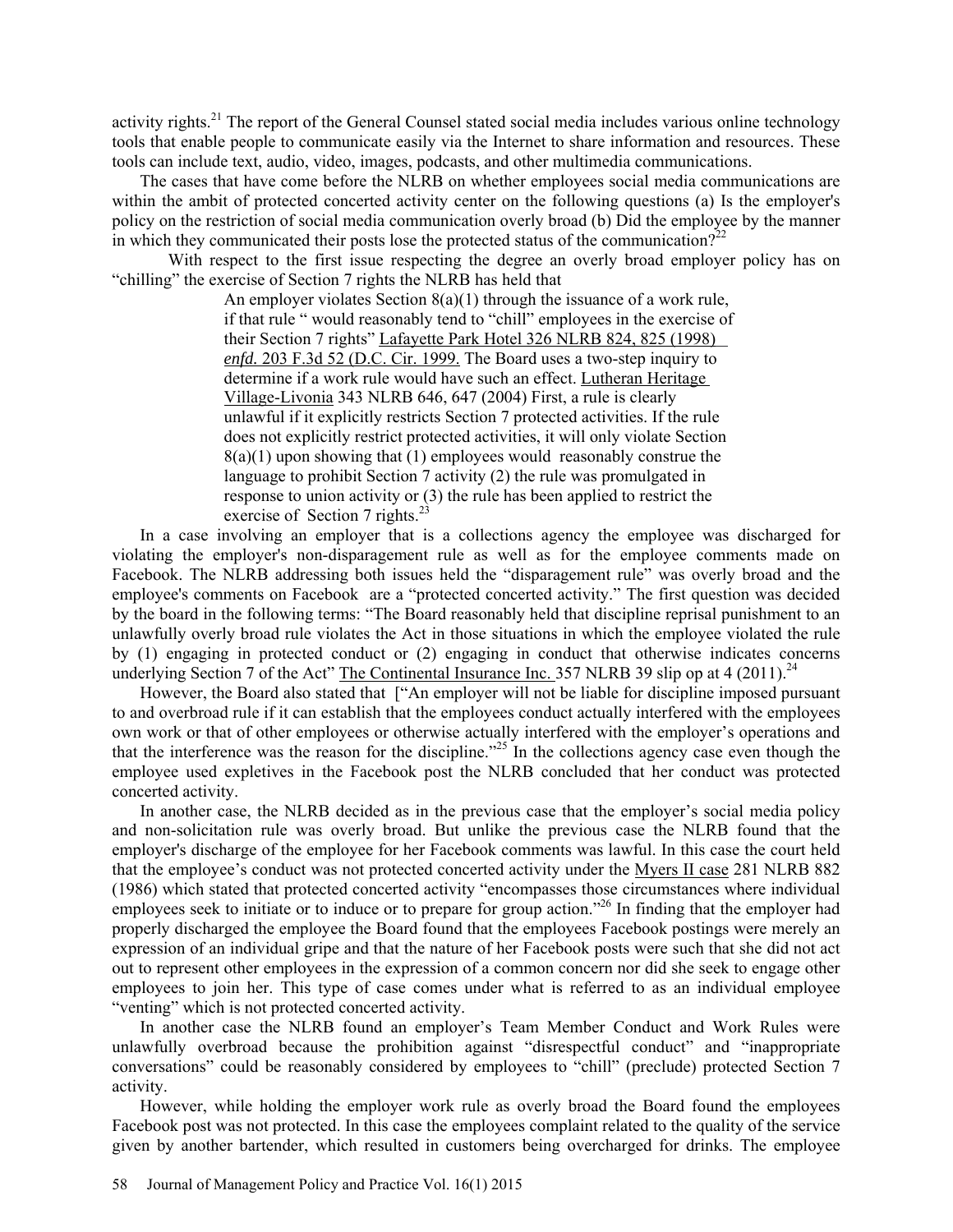claimed that her posts were protected because they were related to terms and conditions of employment. The Board found that her protest concerns were only tangential to the employment relationship. However, the Board said

> On the other hand, when employees engage in conduct to address the job performance of their coworkers or supervisors that activity impacts their working conditions, thus their activity is protected see eg. Georgia Farm Bureau Mutual Insurance Case. 333 NLRB 850, 850 – 51 (2001).<sup>27</sup>

The NLRB has consistently held employer's social media policies as being overbroad. In one case the Board found that an employer's policy which prohibited "defamatory" entries as being overbroad. However, when the employer amended its policy into a list of especially "egregious conduct" such as sexual harassment, race or religion the Board found the policy to be lawful.<sup>28</sup>

In another case the Board considered whether the employee was unlawfully discharged after she posted comments on Facebook about a personal concern. The Board found that employee's post was protected because her individual concern was one common to the other employees.

Under the Myers case, the Board's test for such concerted activity is

whether the activity "is engaged in with or on the authority of other

employees and not solely by and on behalf of the employee himself.<sup>29</sup>

 As set forth previously employees discussion of shared concerns about terms and conditions of employment even when "in its inception (it) involves only the listener and speaker, is an indispensable preliminary step to employee self organization."30

In another case employees had posted complaints about their supervisors. The Board in finding that the posts were protected stated:

> It is well established that employee complains and criticism about a supervisor's attitude and performance maybe protected by the Act. See Arrow Electric Company Inc. 323 NLRB 968 (1997) and that the protest of supervisory actions is protected conduct under Section 7 (see Datwyler Rubber and Plastics, Inc. 350 NLRB 669  $(2007)^{31}$

## **THE JEFFERSON STANDARD (NLRB V. IBEW LOCAL NO. 1229 (JEFFERSON STANDARD)<sup>32</sup>**

Under the so-called Jefferson Standard statements will be found unprotected where they constitute "a sharp, public disparaging attack upon the company' product and its business policies, in an act reasonably calculated to harm the company's reputation and damage its name 346 US at  $471$ ."<sup>33</sup> The Board however distinguished between "disparagement" and the airing of what may be highly sensitive issues" in the Allied Aviation Services Co. case 248 NLRB 229, 231  $(1980)^{34}$ 

In another case decided by the NLRB, the NLRB analyzed the holding of Jefferson in relation to posts by a nurse who posted sharp criticisms of the employer's "management style" and abuse of its employees. The Board found that the employee's postings were protected under Section 7, the Board found that the employee's posting did not lose their protection under the Jefferson Standard because the criticisms of the CEOs leadership focused on work related issues such as allegations of multiple unfair labor practices filed, forced policy changes, a murder/suicide, unfair firing, harassment and workplace bullying. $35$ 

# THE ATLANTIC STEEL STANDARD (245 NLRB 814, 816-817 (1979)<sup>36</sup>

The Atlantic Steel Standard was developed in 1979 to deal with situations where employee communications (concerted activities) loses its protections when it disrupts or undermines shop discipline. The Board in that case used an "opprobrious" standard of communication. To determine if the communication is "opprobrious" it looks to the nature of the outburst, and whether the outburst was provoked by the employer's unfair labor practices.

The Atlantic Standard developed before the existence of Facebook illustrates some of the differences between Facebook outbursts and an outburst in the physical workplace. In the case decided by the Board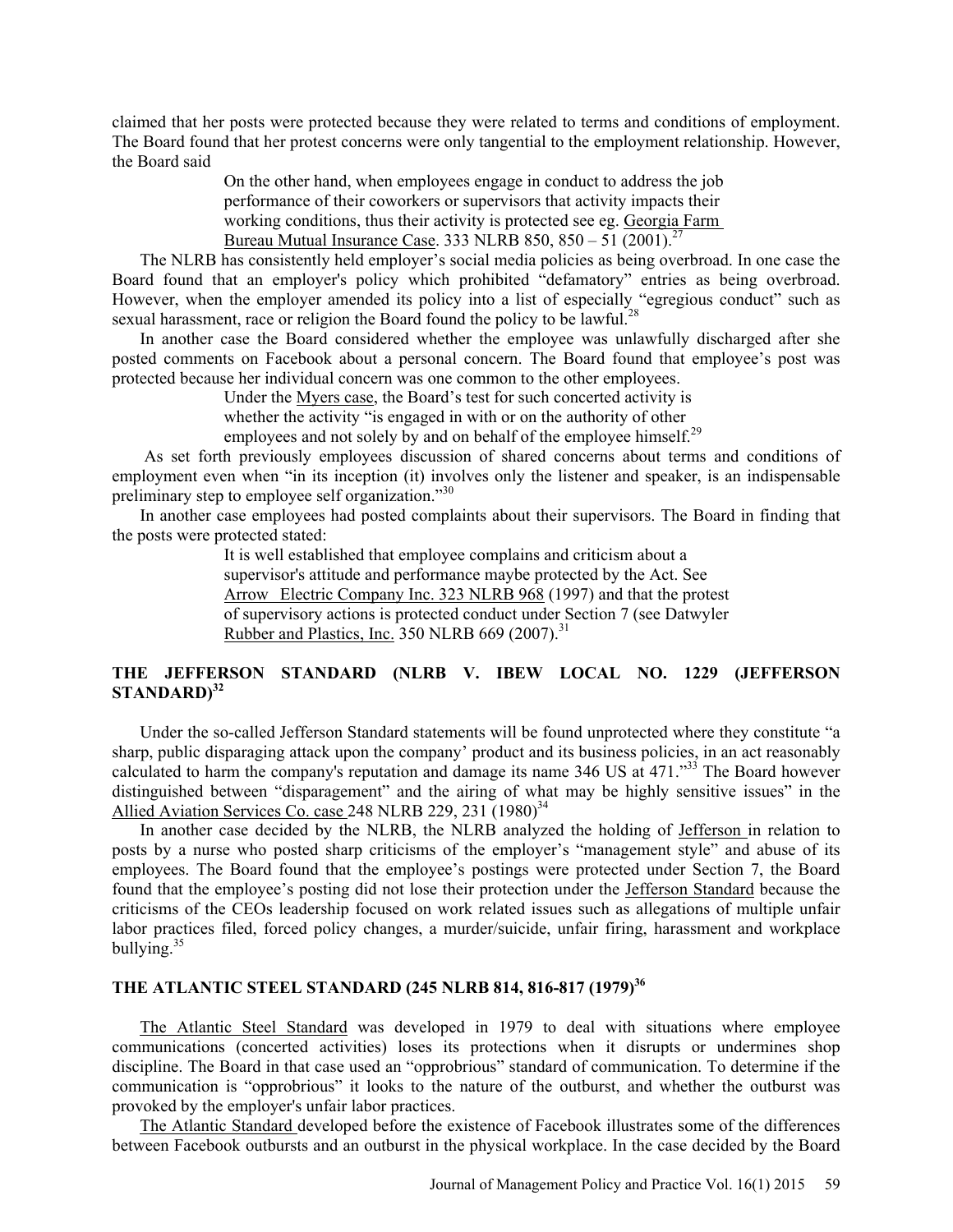where the Atlantic Steel Standard was applied, the Board found that posts did not lose "protected concerted activity" status because they occurred during non-work hours and they were not sufficiently disruptive of workplace discipline to lose "protected concerted activity" status.<sup>37</sup>

#### **RECENT NLRB CASE LAW ON SOCIAL MEDIA POLICIES**

On September 7, 2012 the NLRB issued an opinion on Costco Wholesale Company's policy prohibiting employees from electronically posting statements that "damage the company or damage any persons reputation." Consistent with other decisions concerning corporate social media practices, the Board found the policy overbroad and thus unlawful restraint on protected concerted activities."<sup>38</sup>

On December 14, 2012 in the matter of Hispanics United of Buffalo, Inc. and Carlos Ortiz<sup>39</sup> the NLRB addressed the application of a company "zero tolerance" policy for bullying and harassment. An employee at the company communicated with a coworker by social media criticizing their coworker's job performance and further stating that she intended to communicate with a member of the company's management leadership regarding the coworker's poor performance. The person she communicated with communicated to other employees her comments. The other employees responded in kind resulting in the employee who sent the original message to claim she was being defamed herself and harassed by other employees in violation of the company's policy. The HRM manager fired the employees who responded to the initial employees comments: the NLRB reinstated the dismissed employees claiming that their responses were protected activity under Section 7 of the NLRA.<sup>40</sup>

#### **WHEN CAN EMPLOYEES BE FIRED FIRST SOCIAL MEDIA POSTINGS?**

Generally speaking an employee can be discharged for social media postings when the employee is merely "venting." On this issue the NLRB has held that an employee's social media postings can be a lawful basis for discharge if the:

- (1) . Employee was merely expressing an individual gripe
- (2) The employee had no particular audience in mind when he/she first made the post
- (3) The post contains no language suggesting that he she sought to incite or influence coworkers to engage in action
- (4) And the Post did not grow out of a prior discussion about the terms and conditions of employment with his/her coworkers $^{41}$

An exception to these standards can occur when the initial employee post is a "venting" of a common concern. If the post draws attention of other employees to the issue as it commonly affects their terms and conditions of employment, then the factual setting of the post as it develops can be a basis for "protected concerted activity" under Section 7 of the NLRA.

#### **WHAT DOES NLRB SECTION 7 RIGHTS MEAN TO NONUNION WORKERS?**

Since the vast majority of private sector employees are employees-at-will they have very little protection against being fired by their employers and have little recourse for dismissal by their employer. The increased application of Section 7 of the NLRA to nonunion employees provides an increased measure of protection for at-will employees because the exercise of "protected concerted activity" in effect breaks the "employer-at-will" defense. Thus, normally if an employee or employees refuse to perform work for the employer, under the at-will doctrine the employer clearly can discharge them. However, if the employees are found to be engaged in "protected concerted activity" their at-will shackle is broken in that the employee cannot be fired even for engaging in a work stoppage with other coworkers.

Given the enormous decline in formal unionization, Section 7 could provide a significant legal channel for nonunion employees to organize and assert common interest pertaining to their terms and conditions of employment.